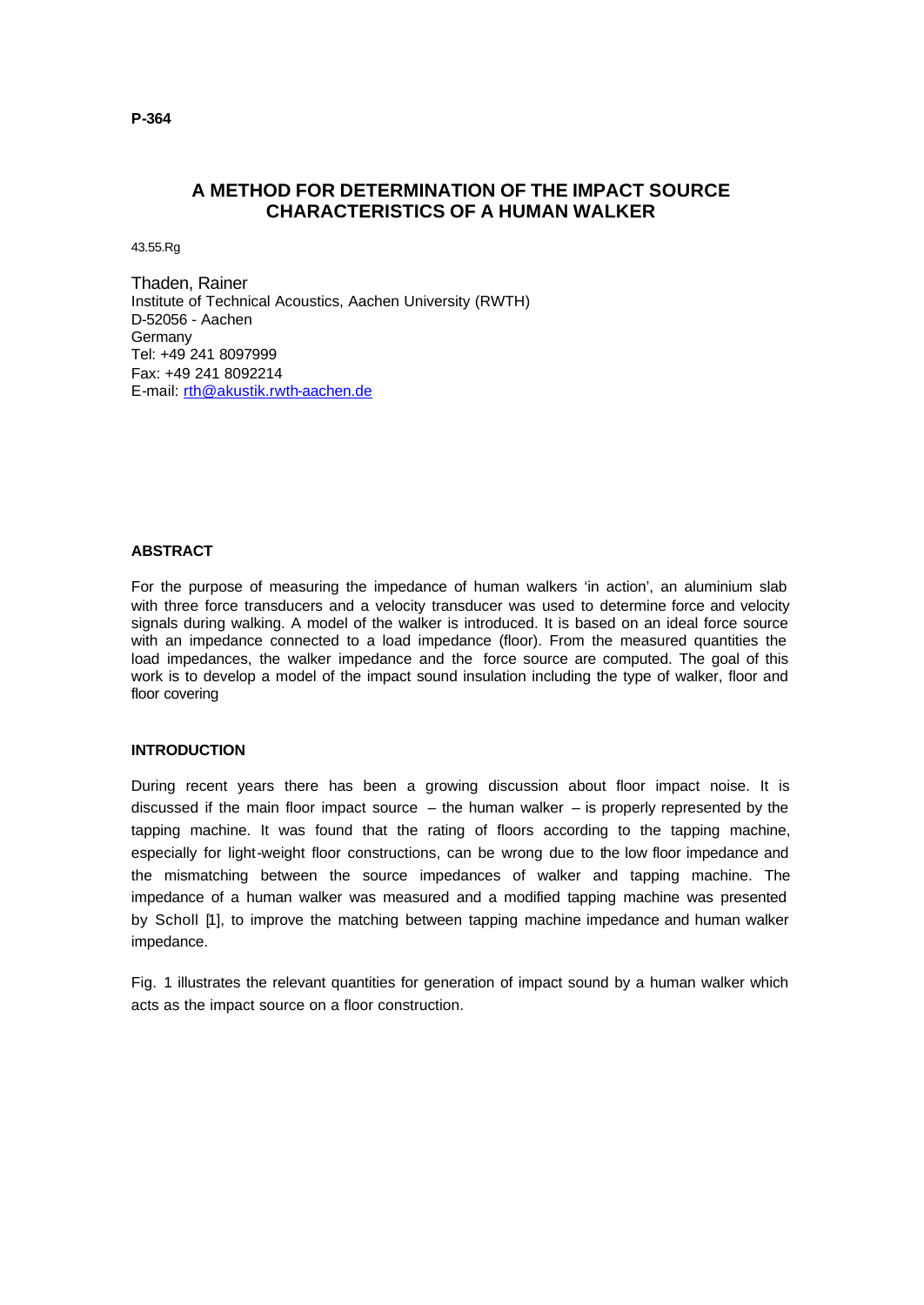

Fig. 1: A human walker as impact source

However, impedance measurements done so far have the shortcoming that the impedance is measured in a static condition, where the foot rests upon a shaker with a force and velocity transducer. So it was tried to measure the inner impedance in motion, which means during walking, jumping, running etc.

Furthermore it was tried to characterise the walker not only by its impedance but also by the force which is introduced into the floor. So the walker is modelled by an ideal force source and an impedance. From this model the force introduced in an arbitrary floor construction can be calculated.

In this paper the 'traditional' measurements as well as the new approach is presented and some preliminary results are shown.

# **A MODEL OF THE HUMAN WALKER**

A human walker can be modelled as an ideal force source and an impedance as seen in Fig. 2. Scholl [1] derived a simple mechanical model from impedance measurements using only two masses and a spring as shown in Fig. 3.



Fig. 2: Model for the human walker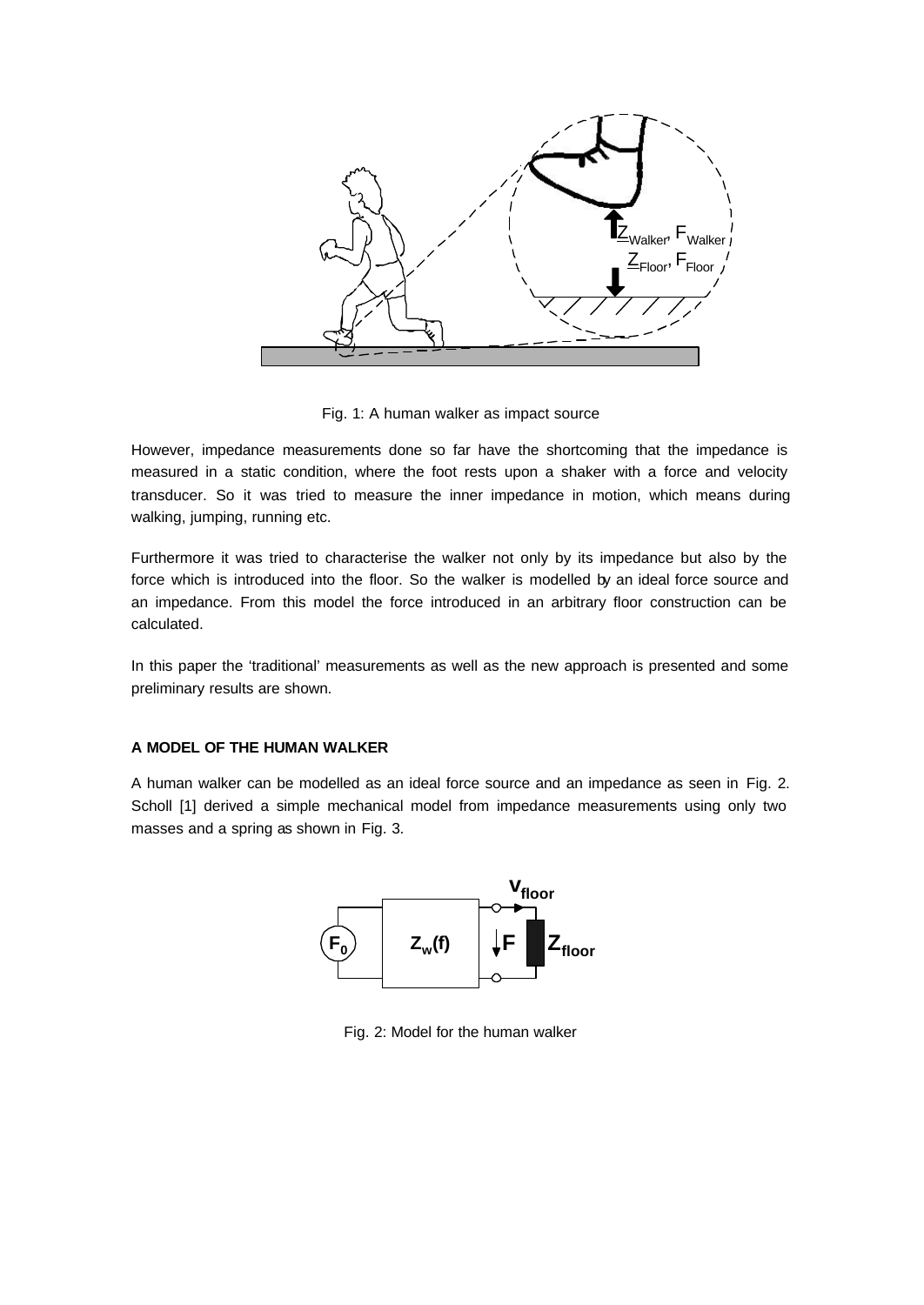

Fig. 3: Simple mass-spring-mass model for the impedance of the human walker as in [1]

The mass-spring-mass model has approximately the same impedance as a human walker as measured in [1]. The mass  $m_{w1}$  represents the 'body' of the walker and can be reduced to 500 g (the mass of the hammers in the tapping machine) introducing changes only in the frequency range below 50 Hz. Accordingly Scholl proposes to use a modified tapping machine with a layer of rubber underneath.

The impedance and the force source are transformed into a real force source with a different open-circuit force  $F_0'$  and an frequency dependent inner impedance  $Z_w$  as shown in Fig. 4.



Fig. 4: Transforming the system of a two port and a force source into a Thevenin equivalent circuit

The main question discussed in this paper is to separate the source characteristics from the impedances involved and to develop a more detailed noise model which is useful for kinds of impact noise excitation. Assuming a linear behaviour, this real source can be described by its open-circuit force and short-circuit velocity analogue to a real voltage source as shown in Fig. 5. For one frequency, this characteristic describes the relation between the force and the velocity for a certain load impedance. The inner impedance and the open-circuit force can be determined from the force and velocity measured at two different load impedances.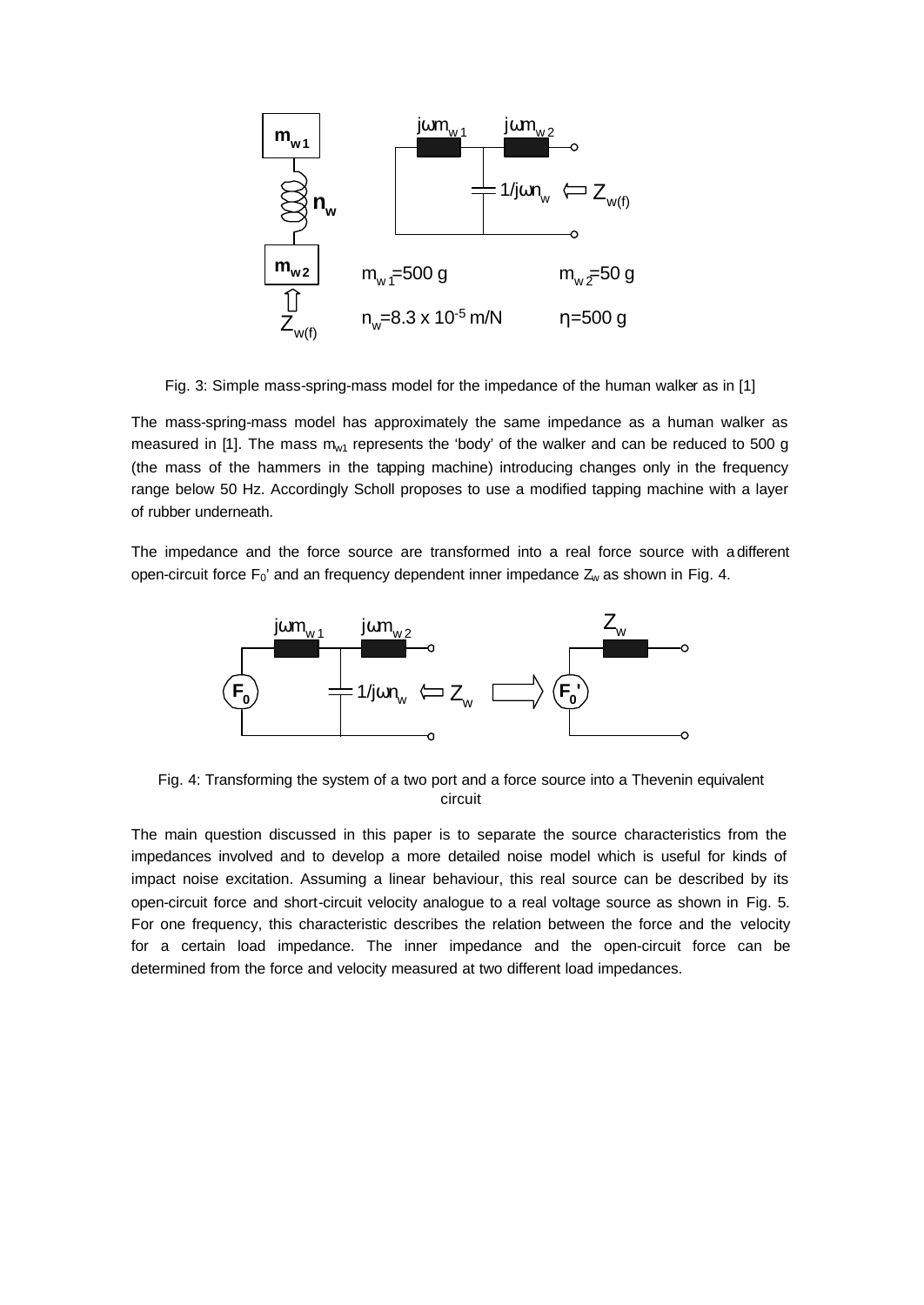

Fig. 5: A real force source and its characteristic derived from two measurements with load impedances  $Z_{a1}$  and  $Z_{a2}$ 

For a frequency dependent source and impedance, a characteristic as in Fig. 5 has to be derived for each frequency.

The real force source behaves as follows: for floors with low connected impedances, a high velocity is introduced with already a small force. The higher the floor impedance, the lower the velocity and the higher the force. The power delivered by the source reaches a maximum if the load impedance and the inner impedance are equal. For a floor with an infinitely high impedance (like a concrete floor on the foundation of a building) the velocity is zero and the force is  $F_0'$ . The velocity reaches its maximum  $v_s$  at  $Z_a=0$ .

### CALCULATION OF THE FORCE SOURCE AND THE INNER IMPEDANCE

From two measurements of the force  $F_{a1}$ ,  $F_{a2}$  and the velocity  $v_{a1}$ ,  $v_{a2}$  over two load impedances  $Z_{a1}$  and  $Z_{a2}$  connected to the real force source the ideal source  $F_0$ ' and the impedance  $Z_w$  can be calculated as follows:

$$
Z_w = \frac{F_0'}{v_s} = \frac{F_{a1} - F_{a2}}{v_{a1} - v_{a2}}
$$
 eq. 1

$$
F_0 = \frac{Z_{a1} + Z_w}{Z_{a1}} \cdot F_{a1} = \frac{Z_{a2} + Z_w}{Z_{a2}} \cdot F_{a2}
$$
eq. 2

#### **MEASUREMENT SET-UP**

A measurement set-up has to be developed which allows the measurement of the force and the velocity 'below' a human walker connected to different load impedances. One important condition to be fulfilled is to apply identical excitation forces for both measurements. This means that the person under test has to walk on the measurement plate twice in exactly the same manner, which is nearly impossible. As an approximate solution, several measurements must be carried out and mean values for the impedance and the open-circuit force derived. Additionally there is a problem with the signal to noise ratio during the measurement. The signals to be measured are the force and the velocity induced by the walker. Especially for higher frequencies the force and the velocity are at a very low level. To obtain reasonable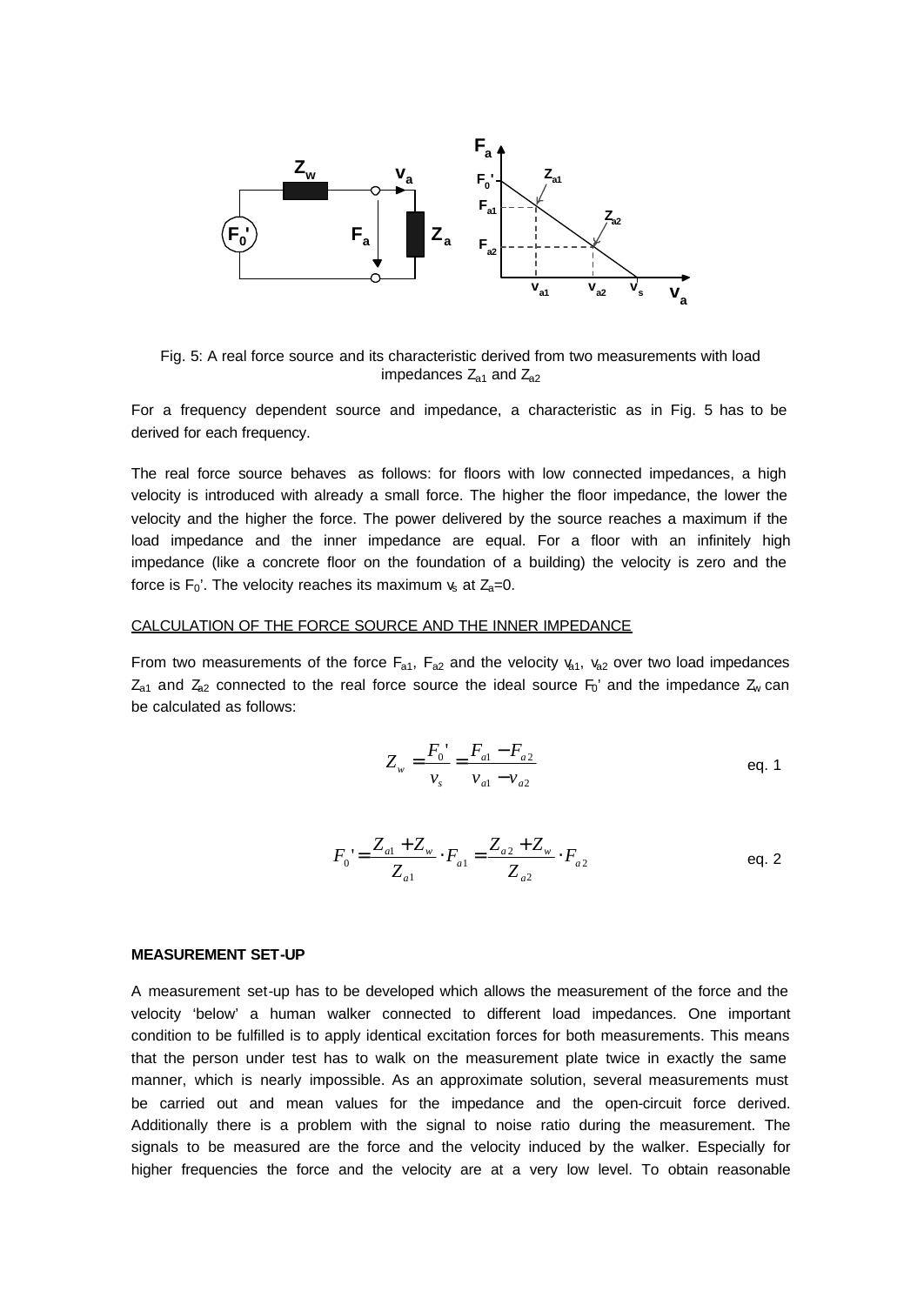signal-to-noise ratios, the connected load impedance should be in the same dimension as the inner impedance of the walker (matched impedances to produce high output signal).

To make first experiences with this measurement method, a model of the walker and the measurement set-up was built out of small springs and masses. The walker was modelled as mass-spring-mass system with  $m_{w1}$ =400g, m<sub>w2</sub>=20g and  $n_{w}$ =3.4 $\cdot$ 10<sup>-6</sup>. These model elements differ from the model parameters of Scholl [1] just for practical reasons (available material etc.). The aluminium slab which is to be used in the real measurement on a human walker is modelled by a steel cylinder with a mass of  $m_{sl}=380g$ . The load impedances consists of a mass  $m_{a1}$ =590g resp.  $m_{a2}$ =40g and a spring  $n_{a1}$ =2.32 $\cdot$ 10<sup>-7</sup> m/N resp.  $n_{a1}$ =3.3 $\cdot$ 10<sup>-7</sup> m/N. As excitation source a shaker was mounted on top of this model making sure that for each two measurements the model was excited by identical forces. The excitation signal was shaped in a way, that the problems with low signal-to-noise ratios at higher frequencies are reduced. Fig. 6 shows the set-up for a measurement and the model built of masses and damped springs.



Fig. 6: Real measurement set-up and model

## **RESULTS**

Fig. 7 shows the results of the force (upper curves) and the velocity (lower curves) measurement at two different load impedances. The differences  $F_{a1} - F_{a2}$  (upper curve) and  $v_{a1}$  $- v_{a2}$  (lower curve) are shown in Fig. 8. Fig. 9 and Fig. 10 show the calculated impedance and the open-circuit force of the (modelled) walker according to eq. 1 and eq. 2. It can be seen, that due to the characteristic of the inner impedance the measured signal for higher frequencies is at a relatively low level resulting in a noisy signal particularly at frequencies above 2 kHz. However, the interesting frequency range lies below 2 kHz because the force introduced by a walker above 2 kHz is at such a low level that no audible sound is produced in the receiving room. Load impedances with a relatively high damping were used to keep the measured signals in a defined range at the resonance frequencies of the impedances.